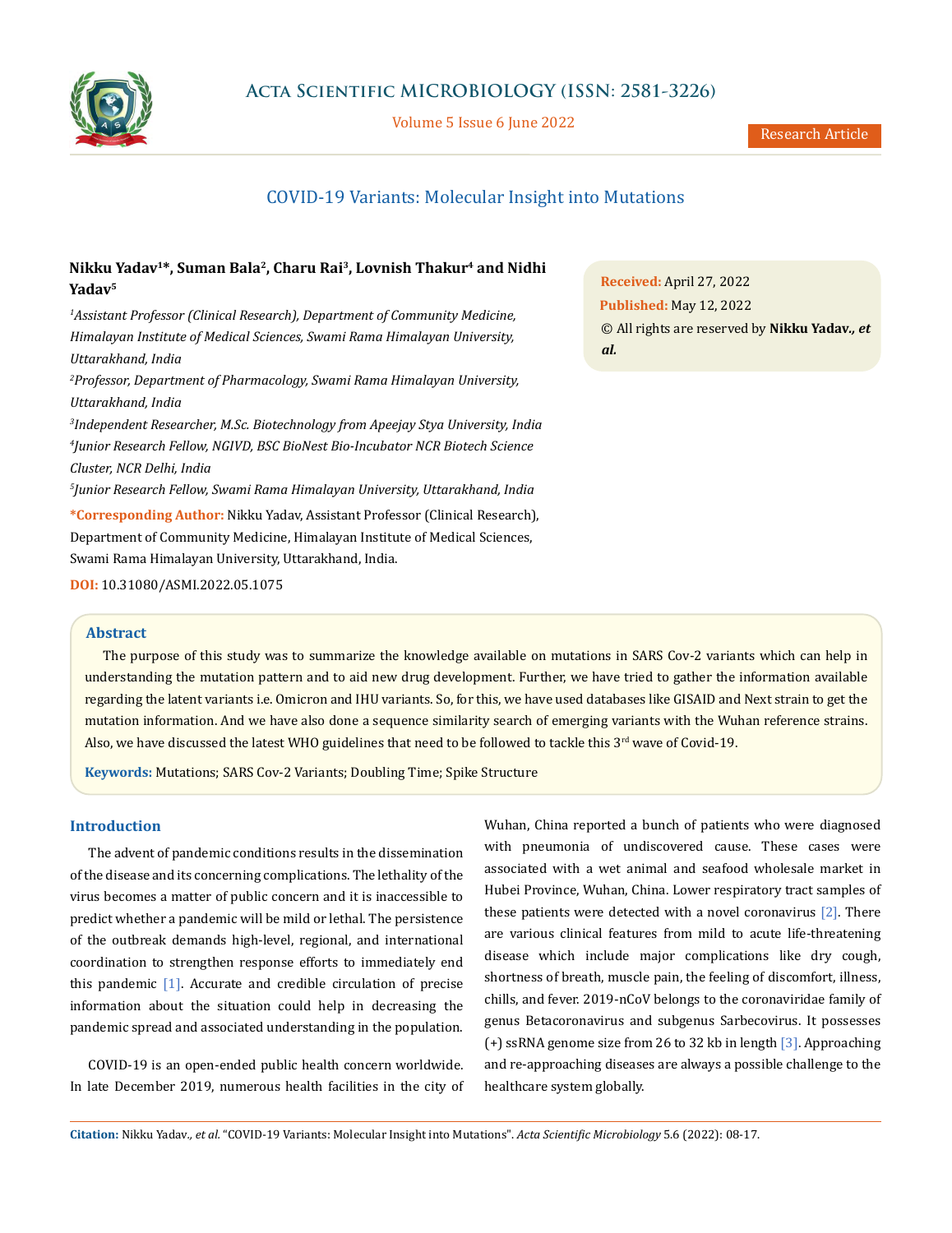### **Clinical features**

The clinical features of the lethal virus range from mild to acute life-threatening disease which include major complications like fever, muscle pain, the feeling of discomfort, illness, chills, and dry cough. Shortness of breath may also develop later in the course of the illness. The effect of this virus may also result in multi-organ dysfunction and acute respiratory distress syndrome.

### **Virus mutants**

All viruses, including SARS-CoV-2, that causes COVID-19, mutate over time. Most mutations have little to no impact on the virus' properties. However, some mutations may affect the virus's properties, such as how easily it is transmitted, the associated disease severity, or therapeutic medicines, the performance of vaccines, diagnostic tools, or further public health and community measures [4].

### **Variants of concern (VOC)**

A variant of concern is that strain of SARS-CoV-2 variant that meets the following criteria and changes at a degree of global health significance:

- Exaggerated transmissibility rate and epidemiological changes
- Upsurge in prevalence and disease representation
- Reduced effectiveness of community and government measures according to WHO's 2022 data.



09

**Figure 1:** The SIG Variant classification scheme shows two main classes of SARS-CoV-2.

### **Material and Methods**

Data Collecting and Data Processing- The list of mutations (Table 1) reported in new strains of SARS-CoV-2 variants have been prepared using the GISAID database (https://www.gisaid. org/), Nextstrain database (https://nextstrain.org/) and published literature. The Accession number of different strains was used for sequence similarity search using the NCBI tool (https://blast.ncbi. nlm.nih.gov/). Based on the available sequence of SARS-CoV-2 variants the Spike protein structure was modeled using the Swiss model (https://swissmodel.expasy.org/) and the mutation in spike proteins residues were analyzed using Venn diagram.

| S.<br>N <sub>o</sub> | <b>SARS-CoV-2 clades</b> | Genbank<br>accession | <b>Mutations</b>                                        |
|----------------------|--------------------------|----------------------|---------------------------------------------------------|
| 1                    | 19A                      | OK475246             | N: C19220T, T23284C, A23403G, C23604G, G24410A, T26767C |
|                      |                          |                      | ORF1b: A1918V                                           |
|                      |                          |                      | S: D614G, P681R, D950N                                  |
|                      |                          |                      | M: I82T                                                 |
| 2                    | 19B                      | MZ664556             | ORF1a: K1781E, H2092Y, R2115S, M3655I                   |
|                      |                          |                      | S: A222V, D253Y, E554A, D614G                           |
|                      |                          |                      | ORF3a: T32I, O57H                                       |
|                      |                          |                      | ORF8: W45C, L95F                                        |
|                      |                          |                      | N: 07K, S202N                                           |

**Citation:** Nikku Yadav*., et al.* "COVID-19 Variants: Molecular Insight into Mutations". *Acta Scientific Microbiology* 5.6 (2022): 08-17.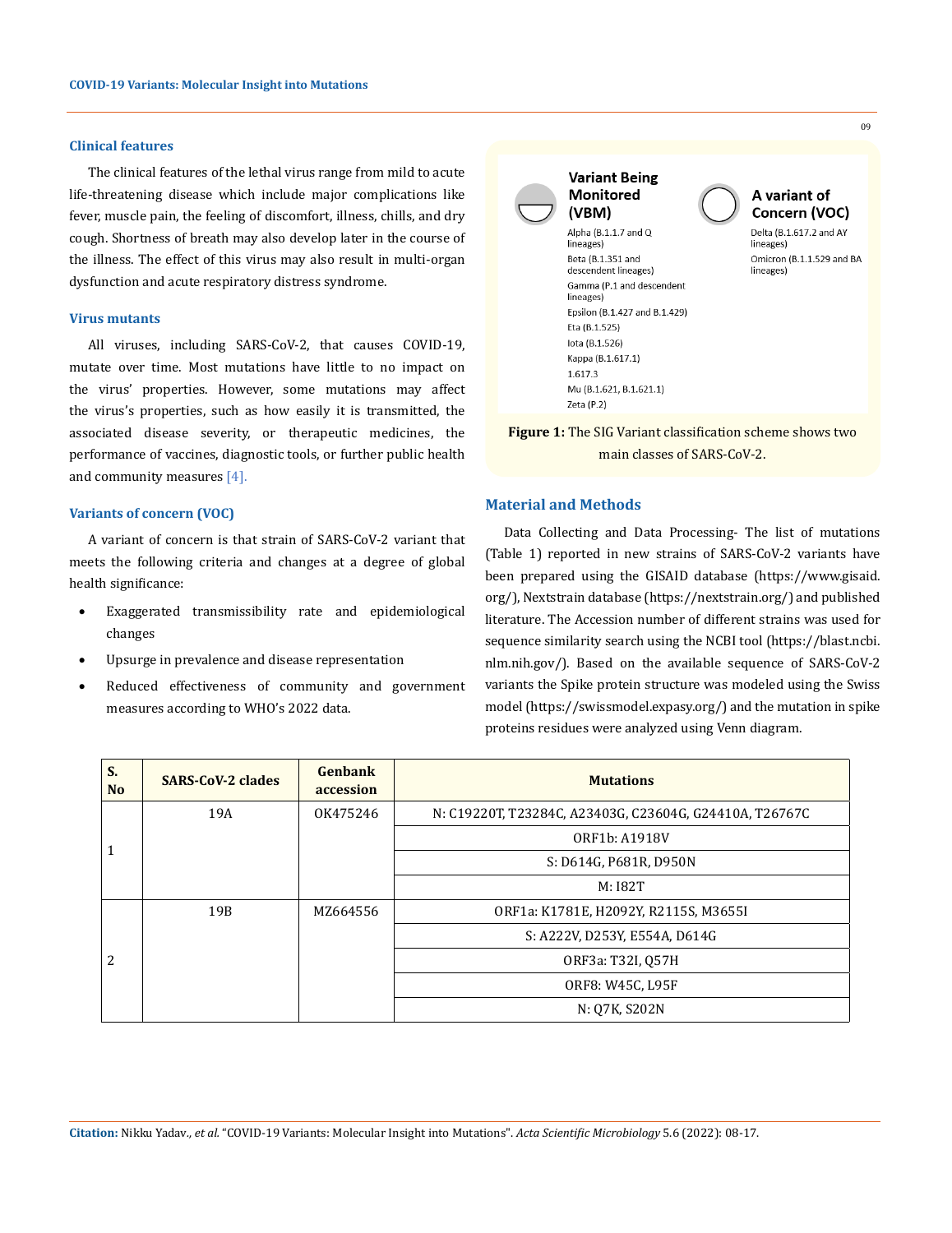|   | 20A        | OK234231 | ORF1a: T568I, T2283I, S2293G, I2790T, T3117A, A3143V, R3163S, S3675-<br>, G3676-, F3677 |
|---|------------|----------|-----------------------------------------------------------------------------------------|
|   |            |          | ORF1b: P314L, G662S, P1000L                                                             |
| 3 |            |          | S: L18R, H69-, V70-, T95I, R158S, N440K, E484K, D614G, A688V, N764K                     |
|   |            |          | N: N213Y                                                                                |
|   |            |          | ORF9b: T83I                                                                             |
|   | 20B        | OK232852 | ORF1a: E1196V, K2511N, T2936I, A3209V, T3284I, S3675-, G3676-,<br>F3677                 |
|   |            |          | ORF1b: P314L, P976L, A2513S, D2576Y, V2371M                                             |
| 4 |            |          | S: P681H, T95I, Y144-, E484K, D614G, D796H                                              |
|   |            |          | M: I82T                                                                                 |
|   |            |          | <b>ORF8: E106</b>                                                                       |
|   |            |          | N: R203K, G204R, A208-, R209G, M234I                                                    |
|   | 20C        | MZ511679 | ORF1a: T265I, H1545Y, A1679S, K3162E, L3201P, A3209V, S3675-,<br>G3676-, F3677-, V3847I |
|   |            |          | ORF1b: P314L, S1779I                                                                    |
|   |            |          | S: D80G, Y144-, F157S, L452R, D614G, P681H, T859N, D950H, P1079S                        |
| 5 |            |          | ORF3a: A39T, P42L, Q57H, P104F                                                          |
|   |            |          | ORF8: T11I, A51S                                                                        |
|   |            |          | N: T205I, R209I, M234I                                                                  |
|   |            |          | ORF9b: P17L                                                                             |
|   | 20D        | OK001901 | ORF1a: E102K, A859V, T1246I, S3687L, D1639N, P2287S, P2852S,<br>D2980N, L3691S          |
|   |            |          | ORF1b: D1028Y, P314L                                                                    |
| 6 |            |          | S: R346S, L452R, D614G, A899S, W152R                                                    |
|   |            |          | M: I82T                                                                                 |
|   |            |          | N: G212V, R203K, G204R                                                                  |
|   | 20E (EU1)  | MZ054387 | ORF1a: T1538N                                                                           |
|   |            |          | ORF1b: P314L, A1884S                                                                    |
| 7 |            |          | S: A222V, A262S, P272L, D614G                                                           |
|   |            |          | ORF3a: G172C, V256                                                                      |
|   |            |          | N: G96V, A220V, T271I                                                                   |
|   |            |          | ORF9b: V93L                                                                             |
|   | <b>20F</b> | MW277409 | ORF1a: I300F, A2355S                                                                    |
|   |            |          | ORF1b: P314L, N902S                                                                     |
| 8 |            |          | S: S477N, D614G, V1133F                                                                 |
|   |            |          | ORF8: I39T                                                                              |
|   |            |          | N: R203K, G204R                                                                         |

10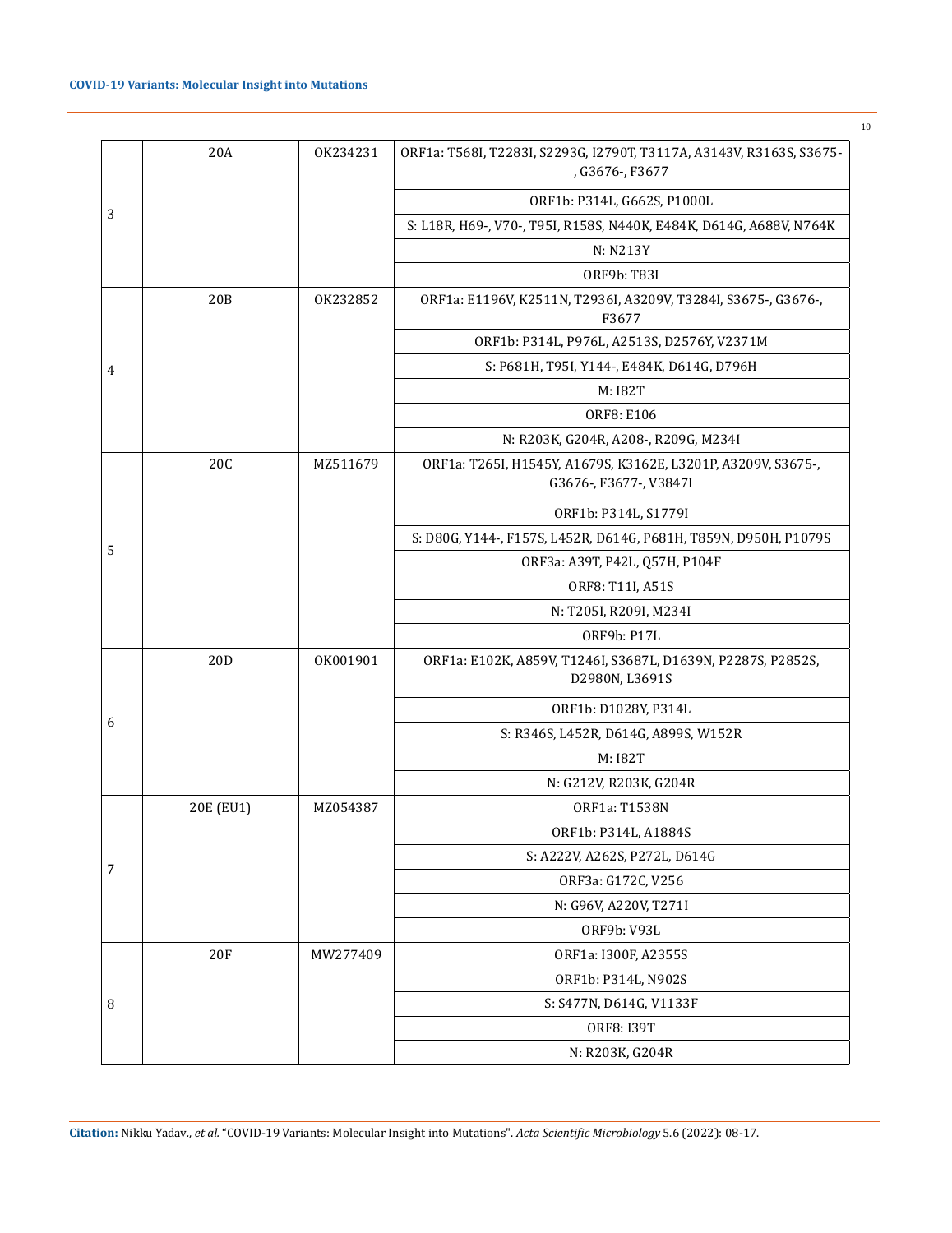|    | 20G             | MZ462166 | ORF1a: T265I, V1063I, S2246L, N2361K, M2606I, L3352F                                                                              |
|----|-----------------|----------|-----------------------------------------------------------------------------------------------------------------------------------|
|    |                 |          | ORF1b: P314L, T1555I, N1653D, R2613C                                                                                              |
|    |                 |          | S: S477N, D614G, Q677H                                                                                                            |
| 9  |                 |          | ORF3a: Q57H, G172V                                                                                                                |
|    |                 |          | <b>ORF8: S24L</b>                                                                                                                 |
|    |                 |          | N: P67S, P199L, Q418H                                                                                                             |
|    | 20H (Beta, V2)  | OL779036 | ORF1a: S3675-, T265I, G3676-K1655N, K3353R, F3677-, T4311I                                                                        |
|    |                 |          | ORF1b: P314L                                                                                                                      |
|    |                 |          | S: D215G, A243-, K417N, E484K, D614G, A701V, D80A, L241-, N501Y                                                                   |
| 10 |                 |          | ORF3a: V112F, S171L, Q185H, Q57H                                                                                                  |
|    |                 |          | E: P71L                                                                                                                           |
|    |                 |          | N: T205I                                                                                                                          |
|    | 20I (Alpha, V1) | OM141401 | ORF1a: T1001I, A1708D, I2230T, K3353R, S3675-, G3676-, F3677-,<br>L3915F                                                          |
|    |                 |          | ORF1b: P314L, P976L, D1028N                                                                                                       |
| 11 |                 |          | S: H69-, V70-, D138Y, Y144-, D215G, L241-, L242-, A243-, Q493R, G496S,<br>Q498R, N501Y, A570D, D614G, P681H, T716I, S982A, D1118H |
|    |                 |          | M: L16I                                                                                                                           |
|    |                 |          | ORF8: Q27*, R52I, K68*, Y73C                                                                                                      |
|    |                 |          | N: D3L, R203K, G204R, S235F                                                                                                       |
|    | 20J (Gamma, V3) | OK252994 | ORF1a: E57K, S1188L, K1795Q, P3371S, S3675-, G3676-, F3677                                                                        |
|    |                 |          | ORF1b: E1264D, P314L                                                                                                              |
|    |                 |          | S: T20N, P26S, D138Y, R190S, R246G, K417T, D614G, H655Y, N679K,<br>T1027I, V1176F, L18F, E484K, N501Y                             |
| 12 |                 |          | ORF3a: S74F, L106F, T151I, S253P                                                                                                  |
|    |                 |          | <b>ORF8: E92K</b>                                                                                                                 |
|    |                 |          | N: R203K, G204R, P80R                                                                                                             |
|    |                 |          | ORF9b: Q77E                                                                                                                       |
|    | 21A (Delta)     | OL779078 | ORF1a: P309L, P1640L, H2092Y, A3209V, V3718A                                                                                      |
|    |                 |          | ORF1b: G662S, P1000L, H2285Y, P314L                                                                                               |
|    |                 |          | S: G142D, E156-, F157-, R158G, Q414K, T478K, D614G, P681R, D950N,<br>T19R, L452R                                                  |
|    |                 |          | ORF3a: I47V, M125I, S26L                                                                                                          |
| 13 |                 |          | M: I82T                                                                                                                           |
|    |                 |          | ORF7a: A105E, L116F, T120I, V82A                                                                                                  |
|    |                 |          | ORF8: D119-, F120                                                                                                                 |
|    |                 |          | N: D63G, L139F, D377Y, R203M, G238C, R385K                                                                                        |
|    |                 |          | ORF9b: T60A                                                                                                                       |

**Citation:** Nikku Yadav*., et al.* "COVID-19 Variants: Molecular Insight into Mutations". *Acta Scientific Microbiology* 5.6 (2022) : 08-17.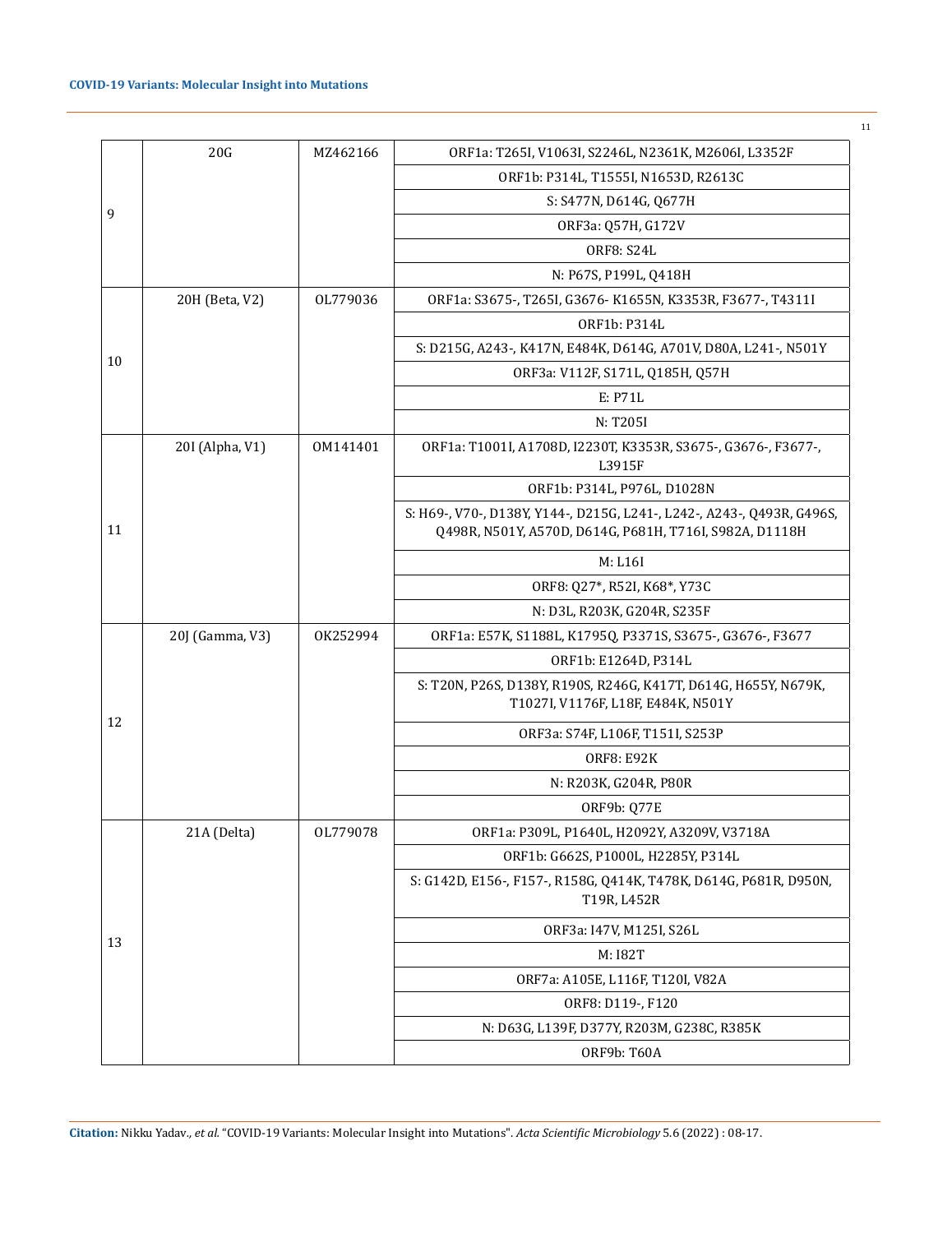|    | 21B (Kappa)   | MZ343477 | ORF1a: V54I, T3646A, T1000I, T1567I,                                                                   |
|----|---------------|----------|--------------------------------------------------------------------------------------------------------|
|    |               |          | ORF1b: V666I, M1352I, K2310R, P314L, S2312A                                                            |
|    |               |          | S: G142D, D614G, E484Q, E154K, V382L, L452R, P681R, Q1071H, D1153Y                                     |
| 14 |               |          | ORF3a: S26L                                                                                            |
|    |               |          | ORF6: I33T                                                                                             |
|    |               |          | ORF7a: V82A, K119N                                                                                     |
|    |               |          | N: D377Y, R203M                                                                                        |
|    | 21C (Epsilon) | MW990641 | ORF1a: T265I, Y621C, L3930F, I4205V                                                                    |
|    |               |          | ORF1b: T634I, P314L, D1183Y                                                                            |
|    |               |          | S: S13I, L452R, W152C, D614G                                                                           |
| 15 |               |          | ORF3a: E226A, Q57H,                                                                                    |
|    |               |          | ORF8: V100L                                                                                            |
|    |               |          | N: M234I, T205I                                                                                        |
|    | 21D (Eta)     | OL601960 | ORF1a: K247N, T2007I, S3675-, G3676-, F3677                                                            |
|    |               |          | ORF1b: P314F                                                                                           |
|    |               |          | S: Q52R, A67V, H69-, V70-, Y144-, K150N, E484K, F888L, D614G, Q677H                                    |
|    |               |          | ORF3a: S92L                                                                                            |
| 16 |               |          | E: L21F                                                                                                |
|    |               |          | M: I82T                                                                                                |
|    |               |          | ORF6: F2M                                                                                              |
|    |               |          | N: A12G S2M, T205I, D3Y                                                                                |
|    |               |          | ORF9b: H9D                                                                                             |
|    | 21F (Iota)    | MZ390544 | ORF1a: T265I, D935G, S2981F, L3201P, S3675-, G3676-, F3677                                             |
|    |               |          | ORF1b: Q1011H, P314L                                                                                   |
| 17 |               |          | S: L5F, D253G, D614G, A701V, V1230M, T95I, E484K                                                       |
|    |               |          | ORF3a: Q57H, A33S, P42L                                                                                |
|    |               |          | ORF8: V116F, T11I                                                                                      |
|    |               |          | N: P199L, M234I                                                                                        |
|    | 21G (Lambda)  | OL622101 | ORF1a: Q990L, T1246I, F2387V, L3027F, P2287S, L3201P, G3278S, S3675-<br>, G3676, T3255I,               |
|    |               |          | ORF1b: P314L                                                                                           |
| 18 |               |          | S: L249-, G75V, R246-, S247-, Y248-, , T250-, P251-, D253N, L452Q, F490S,<br>D614G, T859N, T76I, G252- |
|    |               |          | N: R203K, G204R, T366I, P13L, G214C                                                                    |
|    |               |          | <b>ORF9b: P10S</b>                                                                                     |
|    |               |          |                                                                                                        |

12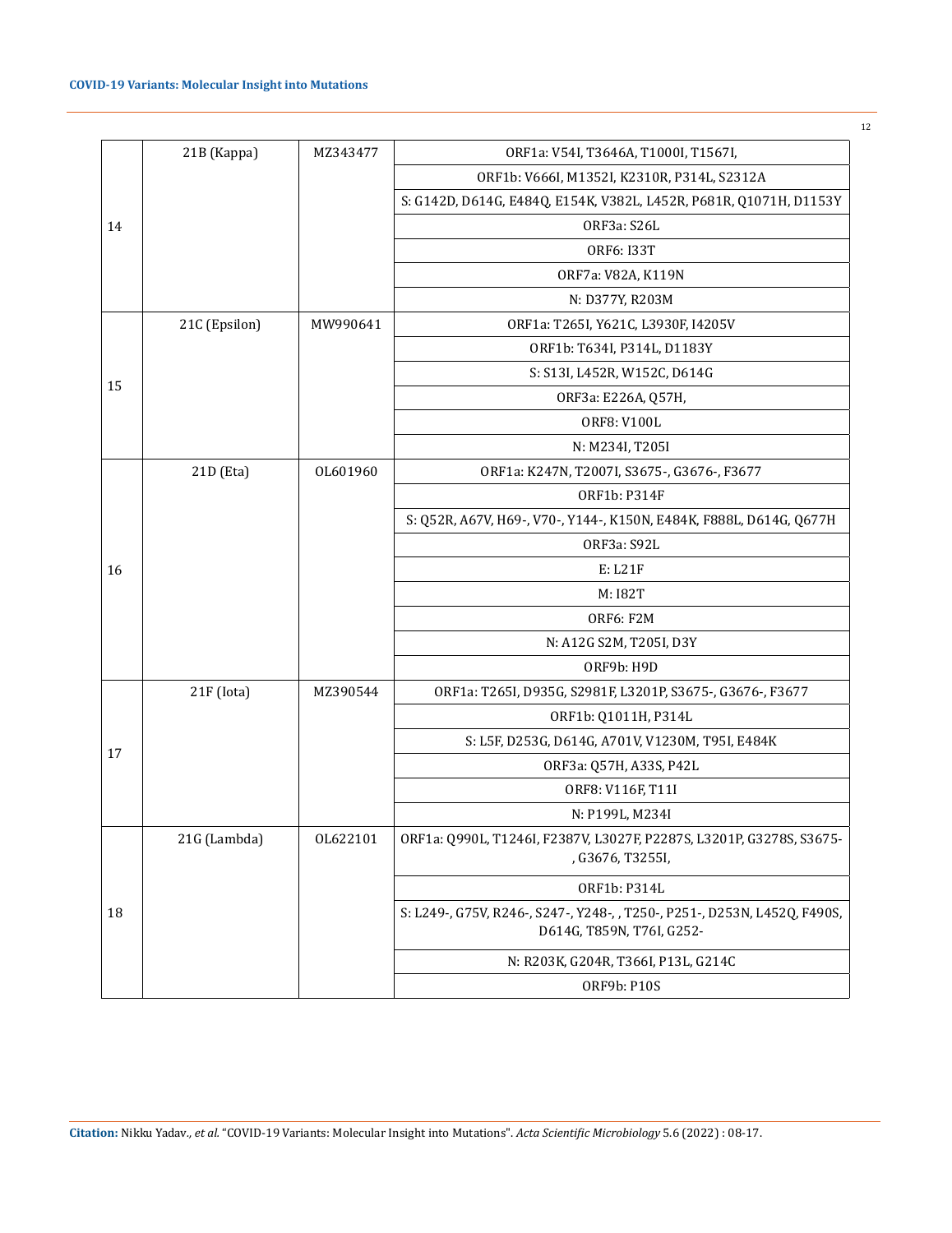## **COVID-19 Variants: Molecular Insight into Mutations**

|    | 21H (Mu)      | OK302879 | ORF1a: T1055A, E1237K, T1250I, T1538I, Q3729R, T3090I, T3255I,                                                                                                                                                                                                     |
|----|---------------|----------|--------------------------------------------------------------------------------------------------------------------------------------------------------------------------------------------------------------------------------------------------------------------|
|    |               |          | T4083M<br>ORF1b: P314L, P1342S, H1213Y                                                                                                                                                                                                                             |
|    |               |          | S: T951, Y145N, R346K, D614G, D950N, Y144S, P681H                                                                                                                                                                                                                  |
|    |               |          | ORF3a: V256, Q57H                                                                                                                                                                                                                                                  |
| 19 |               |          | ORF7b: E39*                                                                                                                                                                                                                                                        |
|    |               |          | ORF8: T11K, F120L, P38S                                                                                                                                                                                                                                            |
|    |               |          | N: T205I                                                                                                                                                                                                                                                           |
|    |               |          | ORF9b: T72I                                                                                                                                                                                                                                                        |
|    | 21I (Delta)   | OL779011 | ORF1a: P1640L, A3209V, V3718A, T3750I                                                                                                                                                                                                                              |
|    |               |          |                                                                                                                                                                                                                                                                    |
|    |               |          | ORF1b: P314L, G662S, P1000I, H2010Y                                                                                                                                                                                                                                |
|    |               |          | S: T19R, E156-, R158G, A222V, L452R, D614G, P681R, D950N, G142D,<br>F157-, T478K                                                                                                                                                                                   |
| 20 |               |          | ORF3a: S26L                                                                                                                                                                                                                                                        |
|    |               |          | M: I82T                                                                                                                                                                                                                                                            |
|    |               |          | ORF7a: N52-, T120I, K53-, V82A                                                                                                                                                                                                                                     |
|    |               |          | ORF8: F120, D119-                                                                                                                                                                                                                                                  |
|    |               |          | N: D63G, D144Y, R203M, D377Y                                                                                                                                                                                                                                       |
|    |               |          | ORF9b: T60A                                                                                                                                                                                                                                                        |
|    | 21J (Delta)   | OL640778 | ORF1a: V2930L, A1306S, P2046L, T3255I, P2287S, T3646A                                                                                                                                                                                                              |
|    |               |          | ORF1b: G662S, F183V, P314L, , A1918V, P1000L                                                                                                                                                                                                                       |
|    |               |          | S: T19R, E156-, F157-, R158G, D614G, P681R, D950N, G142D, T478K,<br>L452R                                                                                                                                                                                          |
|    |               |          | ORF3a: S26L                                                                                                                                                                                                                                                        |
| 21 |               |          | M: I82T                                                                                                                                                                                                                                                            |
|    |               |          | ORF7a: T120I, V82A,                                                                                                                                                                                                                                                |
|    |               |          | <b>ORF7b: T40I</b>                                                                                                                                                                                                                                                 |
|    |               |          | ORF8: D119-, F120                                                                                                                                                                                                                                                  |
|    |               |          | N: R203M, G215C, D63G, D377Y                                                                                                                                                                                                                                       |
|    |               |          | ORF9b: T60A                                                                                                                                                                                                                                                        |
|    | 21K (Omicron) | OL672836 | ORF1a: A2710T, K856R, S2083-, L2084I, L3674-, S3675-, G3676-, I3758V,<br>T3255I, P3395H                                                                                                                                                                            |
|    |               |          | ORF1b: I1566V, P314L                                                                                                                                                                                                                                               |
| 22 |               |          | S: K417N, S477N, A67V, H69-, V70-, T95I, G142-, V143-, Y144-, Y145D,<br>N211-, Q493R, L212I, G339D, T547K, S371L, S373P, Q954H, S375F,<br>D796Y, N440K, G446S, T478K, E484A, G496S, Q498R, N501Y, Y505H,<br>D614G, H655Y, N679K, P681H, N764K, N856K, N969K, L981F |
|    |               |          |                                                                                                                                                                                                                                                                    |
|    |               |          |                                                                                                                                                                                                                                                                    |
|    |               |          |                                                                                                                                                                                                                                                                    |
|    |               |          |                                                                                                                                                                                                                                                                    |
|    |               |          | E: T9I<br>M: Q19E, D3G, A63T<br>N: G204R, P13L, E31-, S33-, R203K, R32-<br>ORF9b: E27-, N28-, P10S, A29                                                                                                                                                            |

**Citation:** Nikku Yadav*., et al.* "COVID-19 Variants: Molecular Insight into Mutations". *Acta Scientific Microbiology* 5.6 (2022) : 08-17.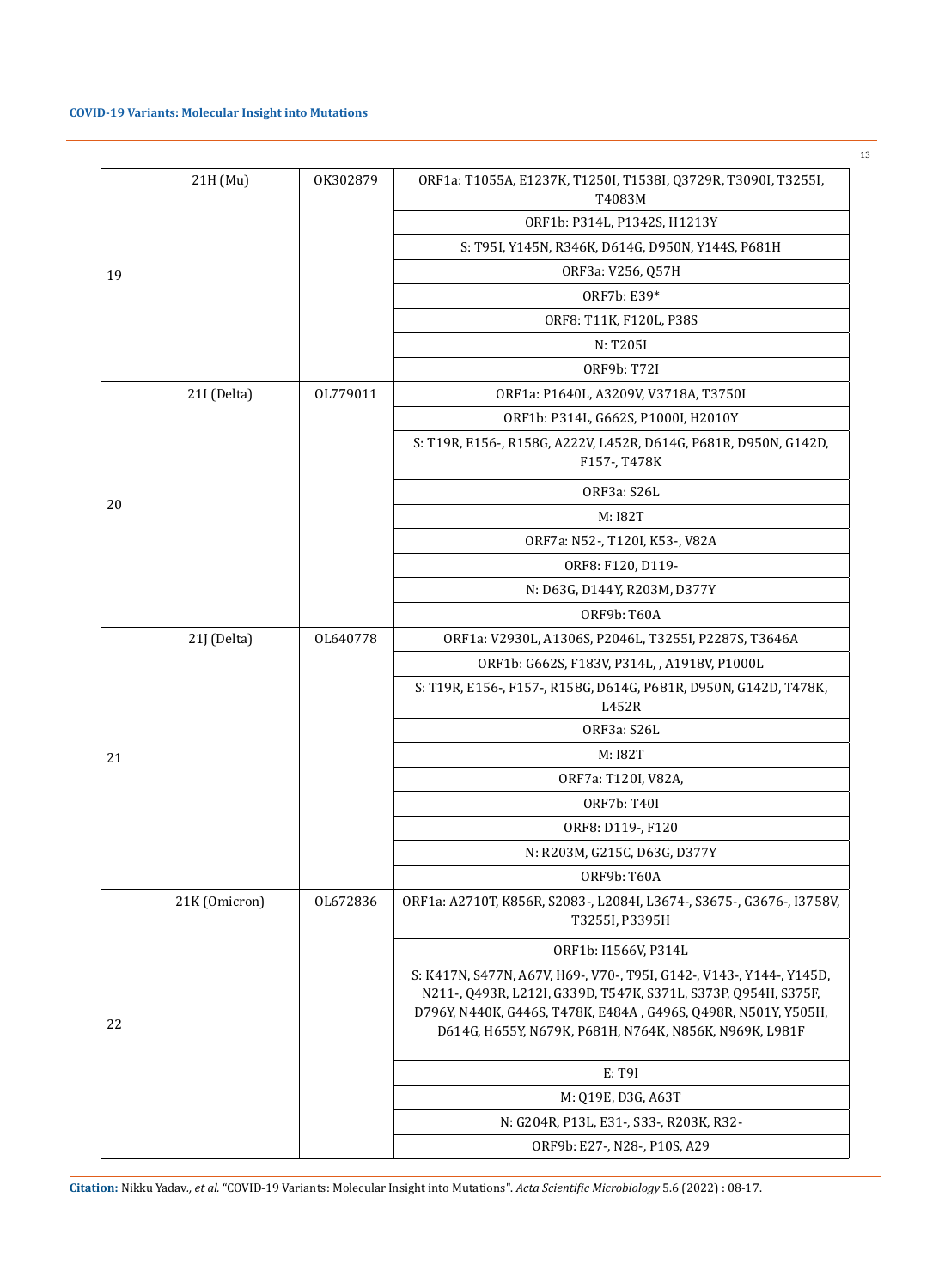#### **COVID-19 Variants: Molecular Insight into Mutations**

|    | 21M (Omicron) | 0M141265      | ORF1a: K856R, L3674-, A2710T, I3758V, S2083-, L2084I, T3255I, P3395H, |
|----|---------------|---------------|-----------------------------------------------------------------------|
|    |               |               | S3675-, G3676-                                                        |
|    |               |               | ORF1b: Q866R, I1566V, P314L                                           |
|    |               |               | S: A67V, V70-, T95I, G142-, Q493R, Y144-, Y145D, N211-, N764K, N969K, |
|    |               |               | L212I, G339D, R346K, S371L, G496S, Q498R, H69-, N501Y, Y505H, T547K,  |
| 23 |               |               | D614G, H655Y, D796Y, N856K, Q954H, L981F, V143-                       |
|    |               |               | E: T9I                                                                |
|    |               |               | M: A63T, Q19E, D3G,                                                   |
|    |               |               | N: R32-, S33-, R203K, E31-, P13L, G204R                               |
|    |               |               | ORF9b: P10S, E27-, N28-, A29                                          |
|    | <b>IHU</b>    | Not Available | S: D215H S: R346S S: N394S S: Y449N - S: E484K S: F490S S: N501Y S:   |
|    |               |               | D614G S: P681H S: T859N S: D1139H                                     |
|    |               |               | M: I82S                                                               |
|    |               |               | N: T205I, D22Y N                                                      |
| 24 |               |               | ORF1a: P309L ORF1a, T3750I, D3222N                                    |
|    |               |               | ORF1b: P314L, V1294A- P1570S, V1961F                                  |
|    |               |               | ORF3a: T32I, Q57H                                                     |
|    |               |               | ORF8: C37R, Q27,                                                      |
|    |               |               | ORF9b: 018H, P10L                                                     |

**Table 1:** List of mutation reported in emerging SARS-CoV-2 variant.

# **Result and Discussion**

Based on similarity search analysis between the Wuhan reference strain (NC\_045512) and the different covid-19 variants, we can say the 19A variant shows very little similarity (95.24%) while delta and omicron show 99.92% and 99.82% similarity respectively (as shown in Figure 2). The mutation can help the virus in increasing the infectivity, if we analyze the data of mutation in spike protein, we can see most of the mutations are in the receptorbinding domain (as shown in Figures 3 and 4).



**Citation:** Nikku Yadav*., et al.* "COVID-19 Variants: Molecular Insight into Mutations". *Acta Scientific Microbiology* 5.6 (2022) : 08-17.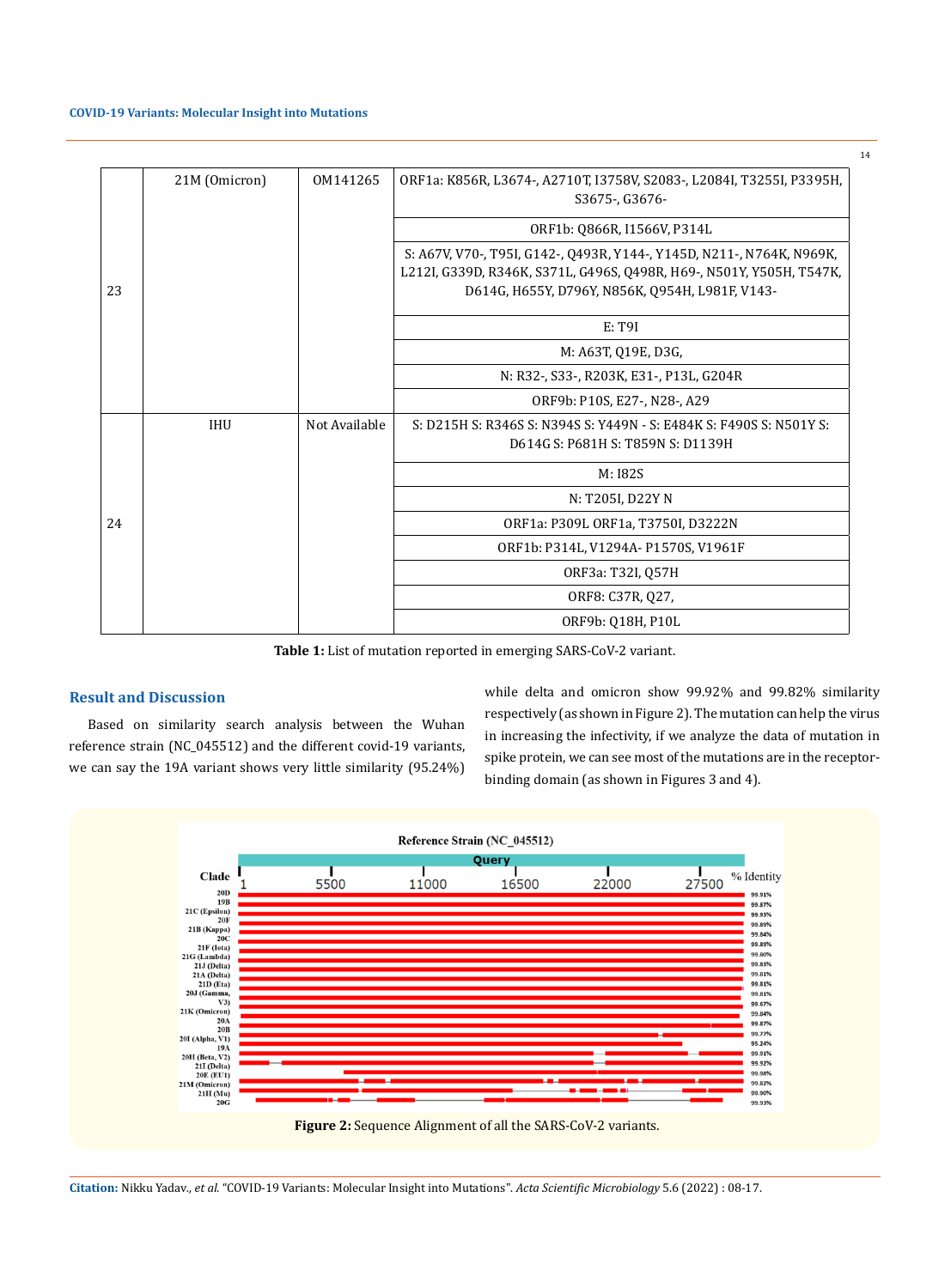

**Figure 3:** Mutation in Spike protein (shown as grey surface) of SARS Cov-2 variants: A- Wuhan reference strain, B- Omicron, C- Beta, D- Epsilon, E- Delta, F- Gamma.



**Figure 4:** Venn diagram showing common and unique spike mutation in SARS Cov-2 variants.

### **The Omicron variant**

WHO's reports show, the first recorded confirmed infection by Omicron could be traced back to a specimen collected on November 9, 2021, and the prime Omicron sequence available was from a specimen collected on November 11, 2021, in Botswana. Ever since the identification of Omicron, it appears to spread rapidly.

The Omicron variant is categorized as VOC by WHO, which recorded the shortest interval period of reclassifying a variant from VUM to VOC and subsequently brought about great public distress. The analysis of sequences of SARS-CoV-2 variants confirms that Omicron is substantially distinct from the rest of the SARS-CoV-2 variants such that it is challenging to identify its closest relative. The results of phylogenetic studies illustrate that the Omicron variant likely has deviated early from other SARS-CoV-2 variants rather than being developed from one of the previous VOCs [5].

It is hypothesized that for a certain period the Omicron variant might have evolved in immunocompromised hosts (e.g., HIV patients co-infected by SARS-CoV-2), or in a nonhuman species and recently start infecting human beings again.

### **Characteristics of Omicron variant**

Since January 2020, three big waves of COVID-19 outbreaks have been recorded in South Africa and many other countries, two of them being caused by the Beta and Delta variants respectively. The epidemiological data showed that the percentage of infections associated with the Beta variant increased to ∼50% of the total daily infections within approximately 100 days since its outbreak. The infection percentage of the Delta variant, however, rose to ∼80% during the same period, echoing higher transmissibility among people for Delta than for the Beta variant. In contrast, the percentage of Omicron infection reached ∼90% within approximately 25 days in South Africa [6].

The early doubling time of the Beta, Delta, and Omicron variants was calculated to be about 1.7, 1.5, and 1.2 days, respectively (as shown in figure 5). These data indicate that the Omicron variant is probably more infectious than the Delta and Beta variants.

It is also noteworthy that a recent retrospective study based on the population-wide epidemiological data in South Africa indicates an increased risk of SARS-CoV-2 reinfection associated with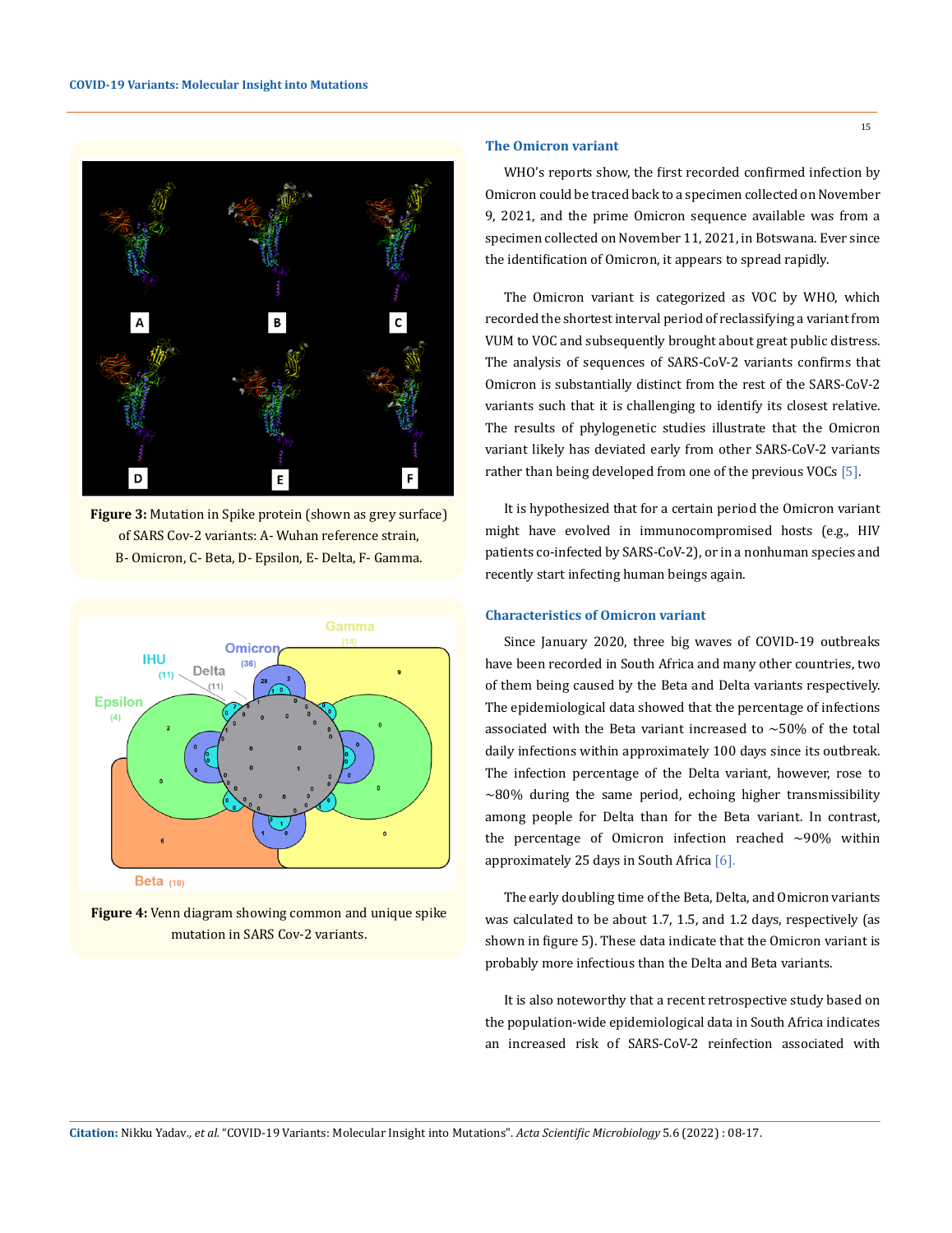

Omicron. The possibility of a new wave of COVID-19 epidemic in South Africa and even around the world therefore should not be ignored [7].

With the outbreak of Omicron, it can be said that it may be the last wave considering the graphics of infections in India and around the world. There is a possibility that we will have developed a form of immunity, either through vaccination or through getting infected or both. To date, there is limited data availability on vaccination effectiveness for Omicron. Primary outcomes of vaccination effectiveness have been released by South Africa and the UK but this should be considered or correlated carefully because of the small comparative data and study biased  $[8]$ . Consequences from the UK, shows a great decline in effect of vaccination showing symptoms for Omicron in comparison to Delta after 2 doses of either AstraZeneca-Vaxzervria or Pfizer BioNTech-Comirnaty vaccine. However, a Pfizer BioNTech-Comirnaty booster showed high effectiveness, that was slightly less or proportionate to that against Delta<sup>[9]</sup>.

#### **The IHU variant (B.1.640.2)**

B.1.640.2 is so new that it doesn't have an official name yet, but it's being called the IHU variant because investigators with IHU Mediterranean Infection discovered it. Their study, also on medRxiv, states that the B.1.640.2 variant contains "46 mutations and 37 deletions resulting in 30 amino acid substitutions and 12 deletions  $[10]$  as shown in table 1.

#### **The XE variant (Omicron BA.1)**

Recently a new variant of covid-19 has been found in the United Kingdom and it has been predicted that this recombinant variant has more than 10% transmission rate than BA.2.

### **Conclusion and Perspective**

With the increase of viral pandemic day by day, specific measures must be taken to restrict the viral spread globally. The numbers of infected patients are manifold and the medical healthcare facilities are finite. To defeat this, government health care systems should be designed in a way to safeguard the infected people and also the people who are on the verge of getting infected, as the safety of medical staff and the uninfected population is a major concern [11]. Awareness drives and programs must be initiated again to inform the people and the health care staff about the return of the pandemic and also how one can protect them from getting infected. To reduce the damage linked with the pandemic, new strategies of public health and infection control methods and measures are necessary to limit this outbreak. Governments have implemented many public health and infection control measures which help in reducing the risk globally. Social distancing is highly essential to restrict human-to-human transmission [12]. The Delta variant is still dominant worldwide, and enhanced efforts to control Delta will benefit the control of Omicron, regardless of how the situation with Omicron worldwide unfolds. Countries should optimize their response for Delta which will benefit responses to any future variants as well as Omicron.

### **WHO recommends the following priority actions**

Ensure prime warning systems are in place, composed of multiple indicators like growth rate, effective reproduction number, case frequency, and test positivity proportion. It is also crucial to record indicators related to disease acuteness and pressure on health care systems (e.g., bed occupancy of the general ward and intensive care units and health care worker exposure and burnout).

Where scope exists and in coordination with the global community, execute studies for improving the knowledge on the spreading rate, strength of vaccination, acuteness, the persuasiveness of community measures and safety (CMS) against this new mutant (Omicron), diagnosis, immunity, population risk approach, knowledge, attitude and behavior towards CMS, vaccines, and tests or other relevant characteristics.